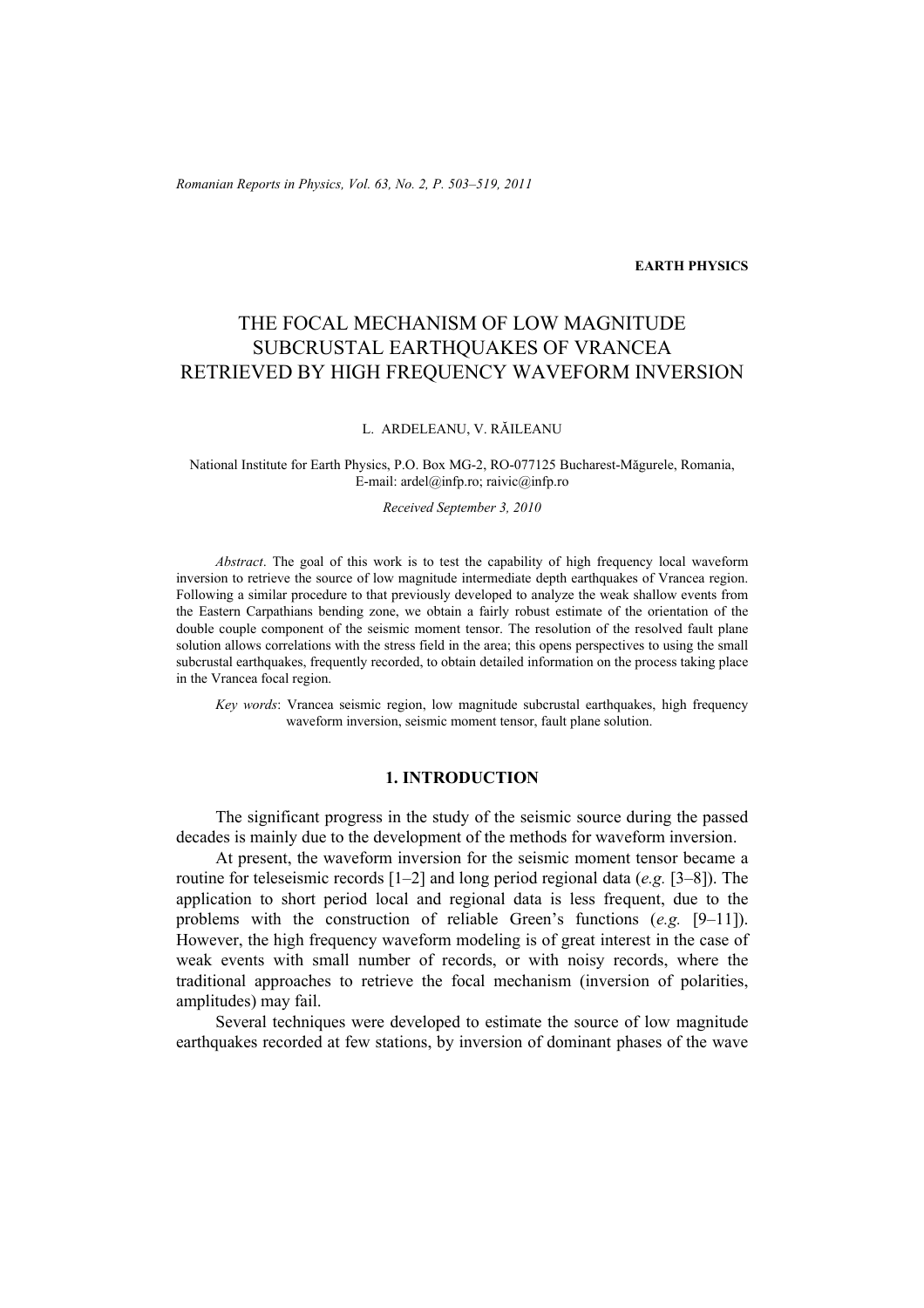trains (*e.g.* [12–14]). The uncertainty of the resolved seismic moment tensor was also investigated by a series of theoretical studies, simulating imperfect location of the hypocentre [15], mismodeling of the inhomogeneity of the velocity structure of the crust  $[16]$ , neglect of anisotropy of the crust  $[17-18]$ , neglect of a free surface nearby the hypocentre [19]. The results evidenced the vulnerability of the nondouble couple components of the moment tensor to all the types of mismodeling mentioned, and, by contrast, the good resolution of the orientation of its deviatoric part – the fault plane solution.

The inversion of high frequency local waveforms has been applied to analyse the crustal earthquakes with local magnitude around 3.0 occurred in the seismogenic zone from the Eastern Carpathians bend (*e.g.* [20–21]). The implemented methodology – INPAR (INdirect PARameterization) algorithm [13], complemented with a bootstrap procedure [21–22] – resulted in robust estimates of the fault plane solutions by using at least five high quality records (with high signal/noise ratio) [21–24]. The stability tests [22], [25–27] proved that the resolution of the orientation of the principal axes of the moment tensor allows correlations with the stress field in the area.

Contrary to the shallow events, the low magnitude subcrustal earthquakes of Vrancea region have been less approached by now [20–21], [24] due to increased difficulties encountered in the forward modeling, related to availability of reliable structural models down to about 200 km, appropriate space distribution of recording stations, numerical problems in generating Green's functions for deep sources (depths greater than 60 km).

The recent progress in modeling the P- and S-wave velocity distribution in crust and Upper Mantle beneath the Vrancea region and surrounding area, the large number of permanent seismic stations equipped with high quality digital instruments installed during the past decade, as well as late numerical developments and our wide experience with crustal earthquakes afford at present the study of the source of weak intermediate depth events of Vrancea by high frequency waveform inversion. The goal of this paper is to show that the inversion procedure previously developed to investigate the Vrancea shallow earthquakes can be successfully extended to subcrustal events, yielding fairly robust estimates of the focal mechanism and its uncertainty.

## **2. METHOD**

The inversion scheme INPAR (INdirect PARameterization) developed by [13] for high frequency waveform data is a 2 steps algorithm which implements the indirect parameterization of the point source: instead of determining directly the moment tensor and source time function as traditional approaches do (*e.g.* [12],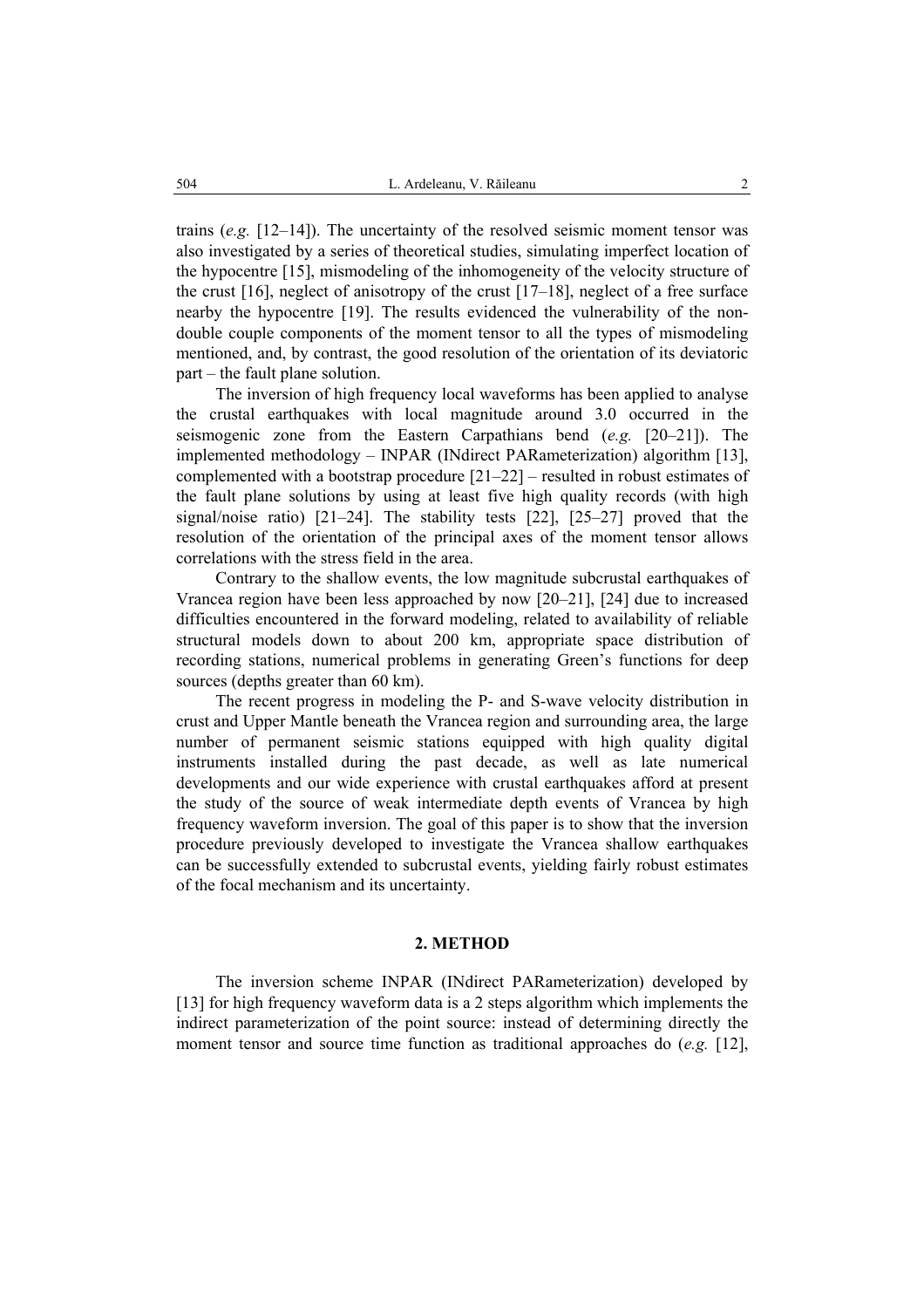[14]), it involves 6 independent time functions representing the time derivatives of the components of the seismic moment tensor. The first step is a linear inversion – very rapid – which determines the 6 moment tensor rate functions by taking advantage of the linear relation between them and the components of the ground displacement. The second step is a non-linear inversion, by which the 6 independent functions (involving a mechanism varying in time – unreasonable assumption for the weak events) are reduced to a common time function (the source time function) and a constant mechanism. The inverted moment tensor is decomposed afterwards into its isotropic component and deviatoric part, separated in the double couple and compensated linear vector dipole components.

During its first step, INPAR performs also a dynamic relocation of the hypocenter, and a simple optimization of the structural model simultaneously with the determination of the 6 moment tensor rate functions. The Green's functions are constructed in several levels around the hypocenter depth and interpolated during an iterative search. Similarly, iterations are performed on the continuous scale between two extreme structure models with the aim to select the best-fitting one.

The Green's functions needed to extract the moment tensor rate functions from the observed seismograms are computed using the multimodal summation method in layered anelastic media [28–29]. The method allows to solve in an exact and complete way the full wave equation in a preassigned interval of frequencies and phase velocities; the synthetic signals incorporate the contribution of all the rays which propagate with phase velocity less than a maximum value, given by the S-wave velocity assigned to the half space used to terminate the structure at depth.

To obtain reliable source parameters and estimate roughly their errors, the inversion scheme is complemented with a bootstrap procedure [21–22]; it consists in inverting subsets of the complete data set (instead of processing the available records altogether), combined with rejection of obvious outliers – solutions which deviate strongly from the average. The outliers are specified using the criterion of a "distance": the difference in the orientation of the principal axes of the moment tensor – calculated as the sum of deviations of the individual principal axes (tension, null vector and pressure) – should exceed a given threshold.

## **3. DATA**

The subcrustal event selected for this pilot analysis is presented in Table 1.

*Table 1* 

The study earthquake

| Jate             | Jrıgın time   | $\rm ^{10}N1$<br>Lat. | $\Gamma^o$ El<br>Lon. | <i>Depth</i> [km] | Local magnitude |
|------------------|---------------|-----------------------|-----------------------|-------------------|-----------------|
| 1997<br>November | -06<br>23:06: |                       | O.<br>26.             |                   |                 |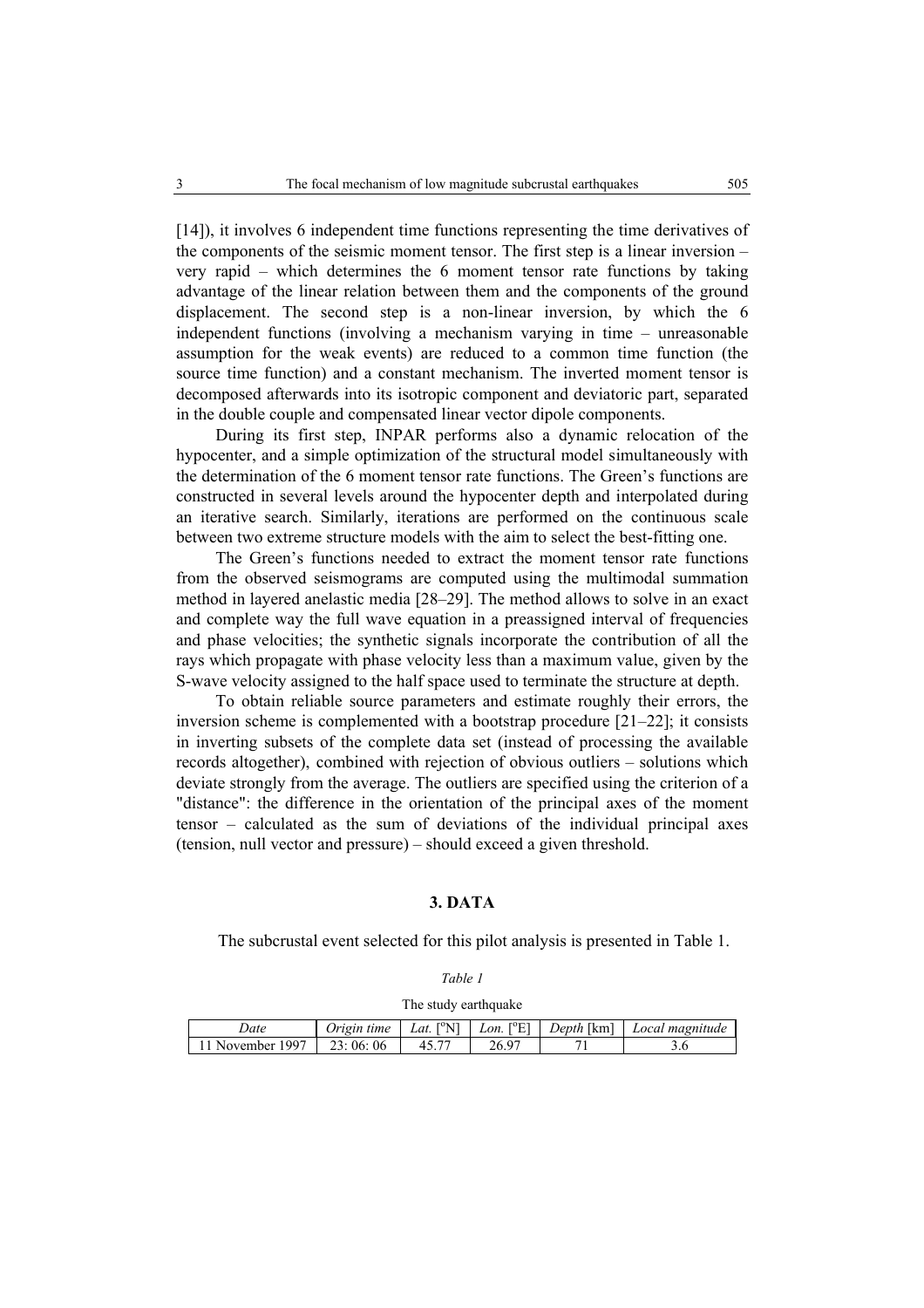The use of modal summation in the forward modeling, a method based on the complete wavefield synthesis, very advantageous in the inversion of complex high frequency waveforms where the identification of phases may be difficult and rather uncertain, restrains the number of suitable source – station configurations.

The modal summation allows us to describe all the rays propagating with phase velocity less than a maximum value – which is the S-wave velocity assigned to the half space (*e.g.* [30]) – therefore the method can be successfully applied only for epicentral distances reached by these rays; these distances depend on both structural model and source depth, and are, generally, comparable or greater than the hypocentral depth.

This constraint limits the number of eligible stations in the case of subcrustal sources, as the records from locations close to the epicenter become unusable for the inversion.

Nevertheless, the present development of the permanent seismic networks operating in Romania allows the successful investigation of the Vrancea intermediate depth earthquakes by the methodology for high frequency waveform modeling described above. The network of 30 stations equipped with K2 accelerometers, with acceleration and velocity channels (broadband and short period sensors), installed in the period 1996–1999, and the automatic seismic array installed in 2002 in Bucovina, together with the older telemetered network of 15 stations with short period instruments, working since 1981, cover a wide area around Vrancea focal zone and provide a large amount of high quality digital data.

The observed waveforms used in this study are collected by 7 stations belonging to the K2 accelerometer network (Table 2). Fig. 1 shows their location. The rough data – vertical component velocity records, sampled with 200 sps – are displayed in Fig. 2.

| Seismic station          | Latitude<br>[°N] | Longitude<br>$E^o$ | Elevation<br>$\lceil m \rceil$ | Natural<br><i>frequency</i> [Hz] | Damping<br>coefficient |
|--------------------------|------------------|--------------------|--------------------------------|----------------------------------|------------------------|
| București-Măgurele (BMG) | 44.35            | 26.03              | 118                            | 0.700                            | 0.700                  |
| Fulga (FUL)              | 44.89            | 26.44              | 117                            | 0.480                            | 0.999                  |
| Luciu (LUC)              | 44.97            | 27.10              | 120                            | 0.470                            | 0.768                  |
| Mangalia (MAN)           | 43.85            | 28.51              | 94                             | 0.700                            | 0.799                  |
| Muntele Rosu (MLR)       | 45.49            | 25.94              | 1392                           | 0.450                            | 0.947                  |
| Tescani (TES)            | 46.51            | 26.65              | 465                            | 0.010                            | 0.700                  |
| Vârlezi (VAR)            | 45.88            | 27.86              | 195                            | 0.730                            | 0.679                  |

*Table 2*  The coordinates of the seismic stations and the characteristics of their instruments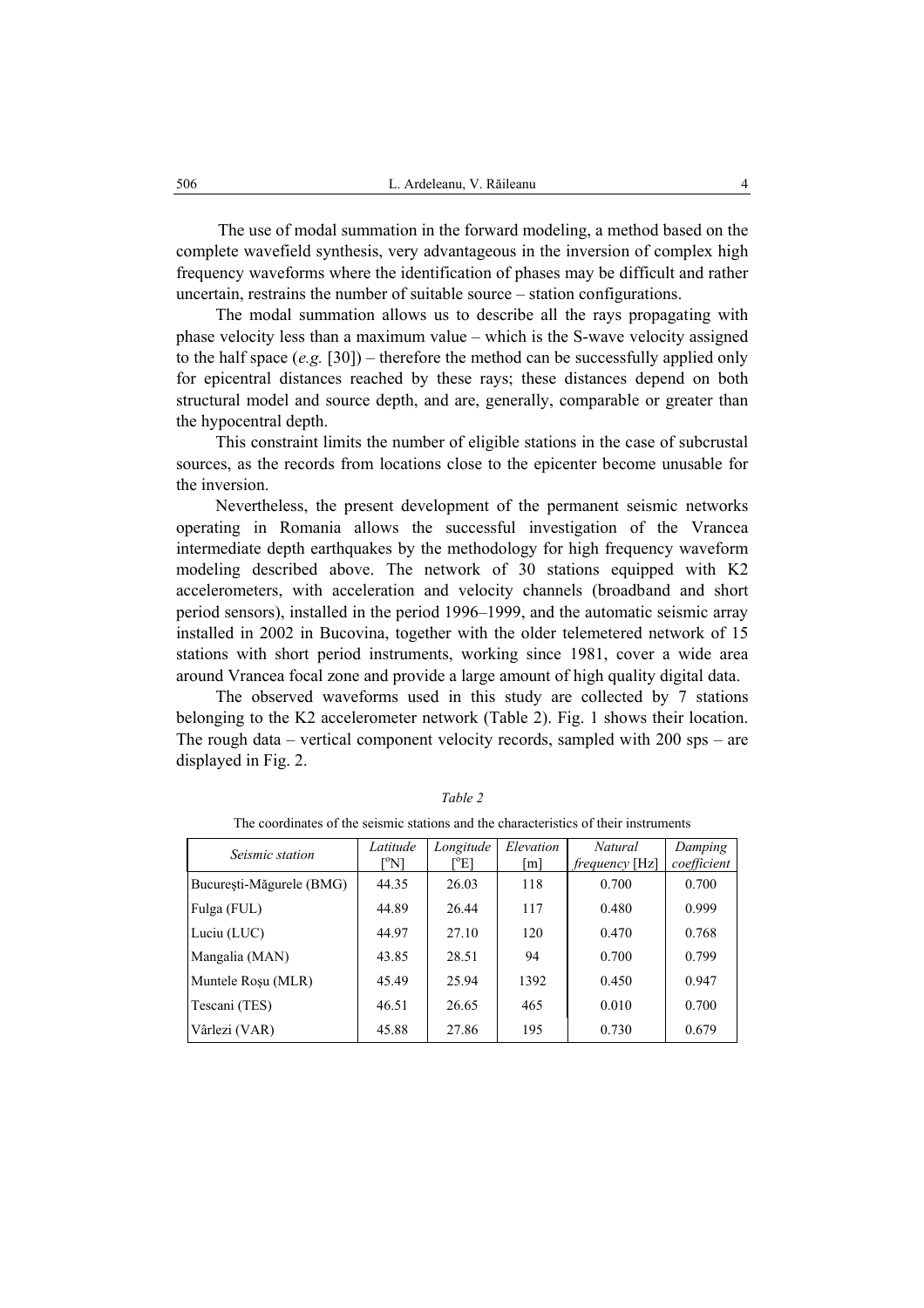

Fig. 1 – Location of epicenter (star) and seismic stations (full triangles).



Fig. 2 – The observed waveforms - rough data; epicentral distances: VAR station − 70 km, TES station − 86 km, MLR station − 86 km, LUC station − 89 km, FUL station − 106 km, BMG station − 175 km, MAN station − 245 km.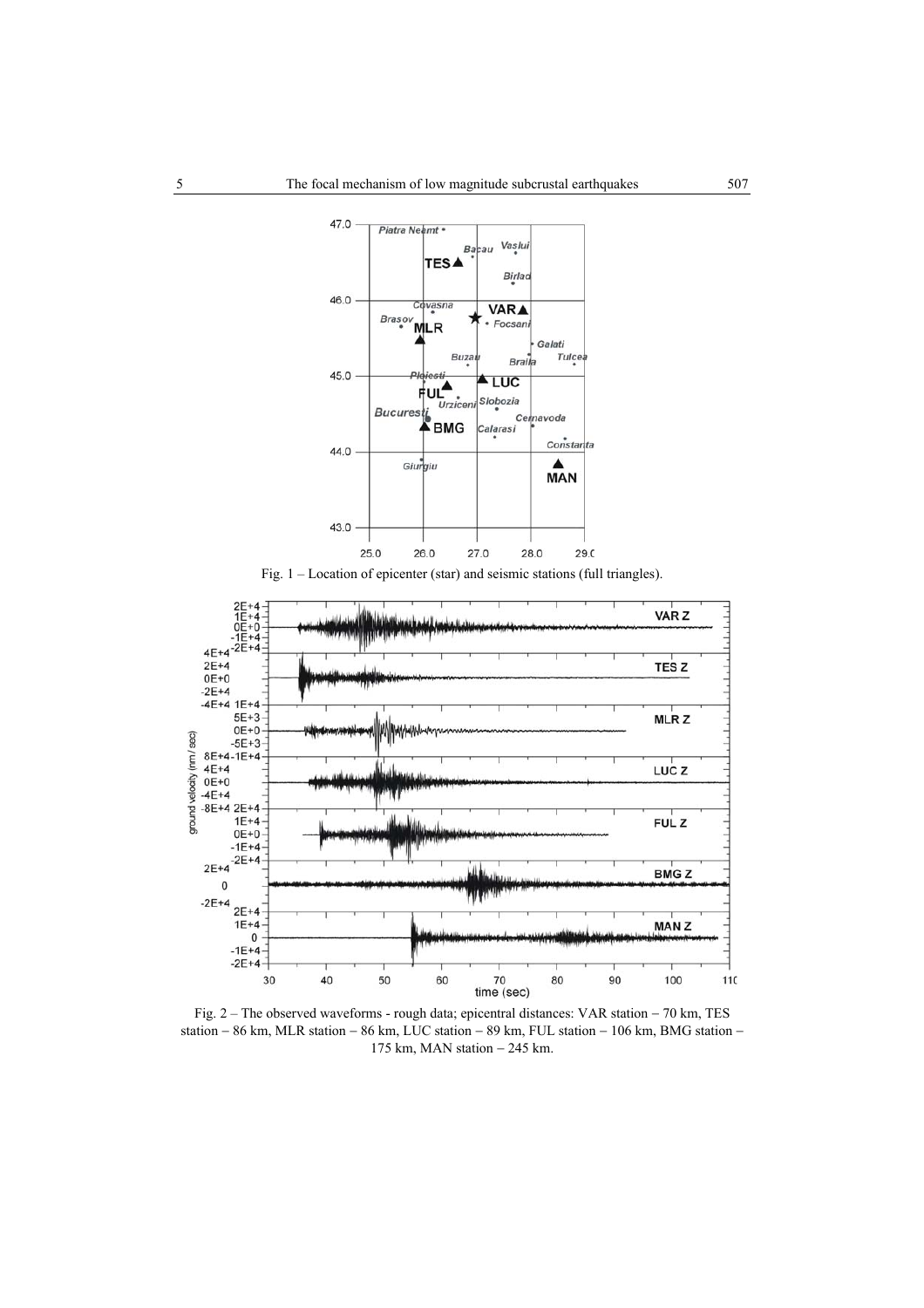#### **4. STRUCTURAL MODELS**

A 3-D inhomogeneous model capable to describe accurately the complex structure of the medium beneath the area from the Eastern Carpathians bend is not available yet. Its construction being a long term objective, simpler alternatives have to be accepted to simulate the prominent lateral variations of the structure in the Vrancea region.

In the present work, we adopt specific 1-D models for each source-to-station path, to approach roughly the dependence on azimuth. Similar approximation was successfully used in the inversion of high frequency data from crustal earthquakes (*e.g.* [21–22]).

The structures are constructed as realistically as possible, by integrating data available from geological and seismological measurements and studies (Figs. 3–9).

The models for the sedimentary cover approximate the local structure for an area of a few  $km<sup>2</sup>$  around the recording stations. The thickness of layers and Pwave velocities are determined from geological cross-sections, seismic reflection and refraction profiles [31], 3-D tomographic inversion [32]. The S-wave velocity is derived from seismic refraction profiles [33] or from P-wave velocity, using  $v_P/v_S$  ratios from literature, appropriate for the corresponding rock types [34–37].

The values of thickness and P- and S-wave velocities in the crystalline crust are assigned from deep seismic sounding [38–40] and travel time curves of earthquake data [41].

Source of information on the subcrustal distribution of the P- and S-wave velocities were body-wave tomography studies carried out using local, teleseismic and global travel time data [42–44], as well as surface waves tomographic analyses [45].

The density was obtained by laboratory measurements of rock samples from boreholes or adopted from literature, in correlation with the P-wave velocity and rock type [46–49].

The quality factor of the medium is the less certain structural parameter. Most of the studies focused on the attenuation of the seismic waves in the area do not provide direct estimates of *Q* (*e*.*g*. [50–53]), or yield average *Q*-values for the whole ray path (*e.g.* [54–57]). Works investigating the depth dependence of the quality factor in Vrancea region are sparse (*e.g.* [58–60]. Therefore, for each focusto-observation point path we propose several reasonable 1-D models for *Q*, with values adopted from literature and correlated with the seismic wave velocities in each layer (see Figs. 3–9).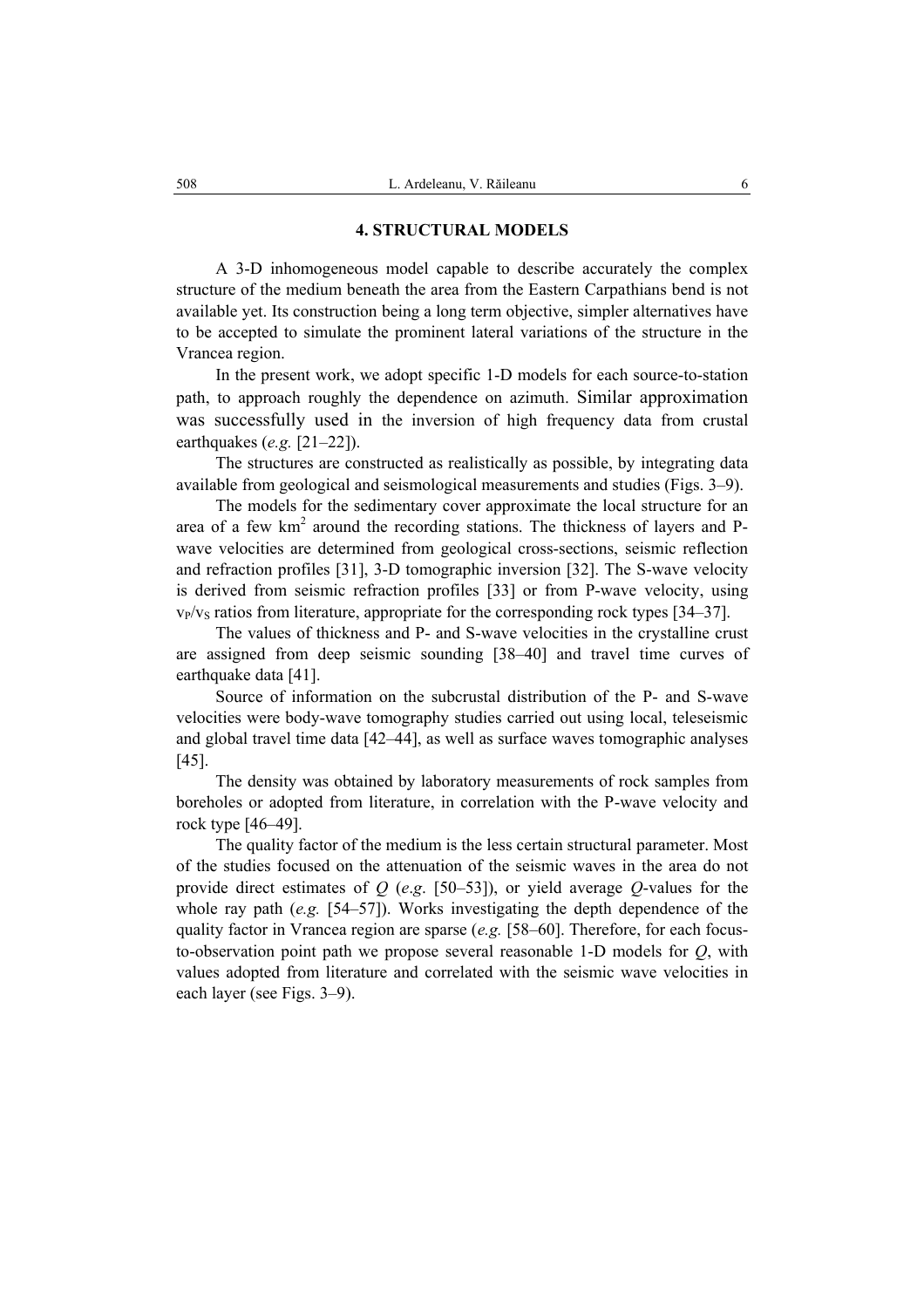

Fig. 3 – The structural models for the source – BMG station ray path.



Fig. 4 – The structural models for the source – FUL station ray path.



Fig. 5 – The structural models for the source – LUC station ray path.



Fig. 6 – The structural models for the source – MAN station ray path.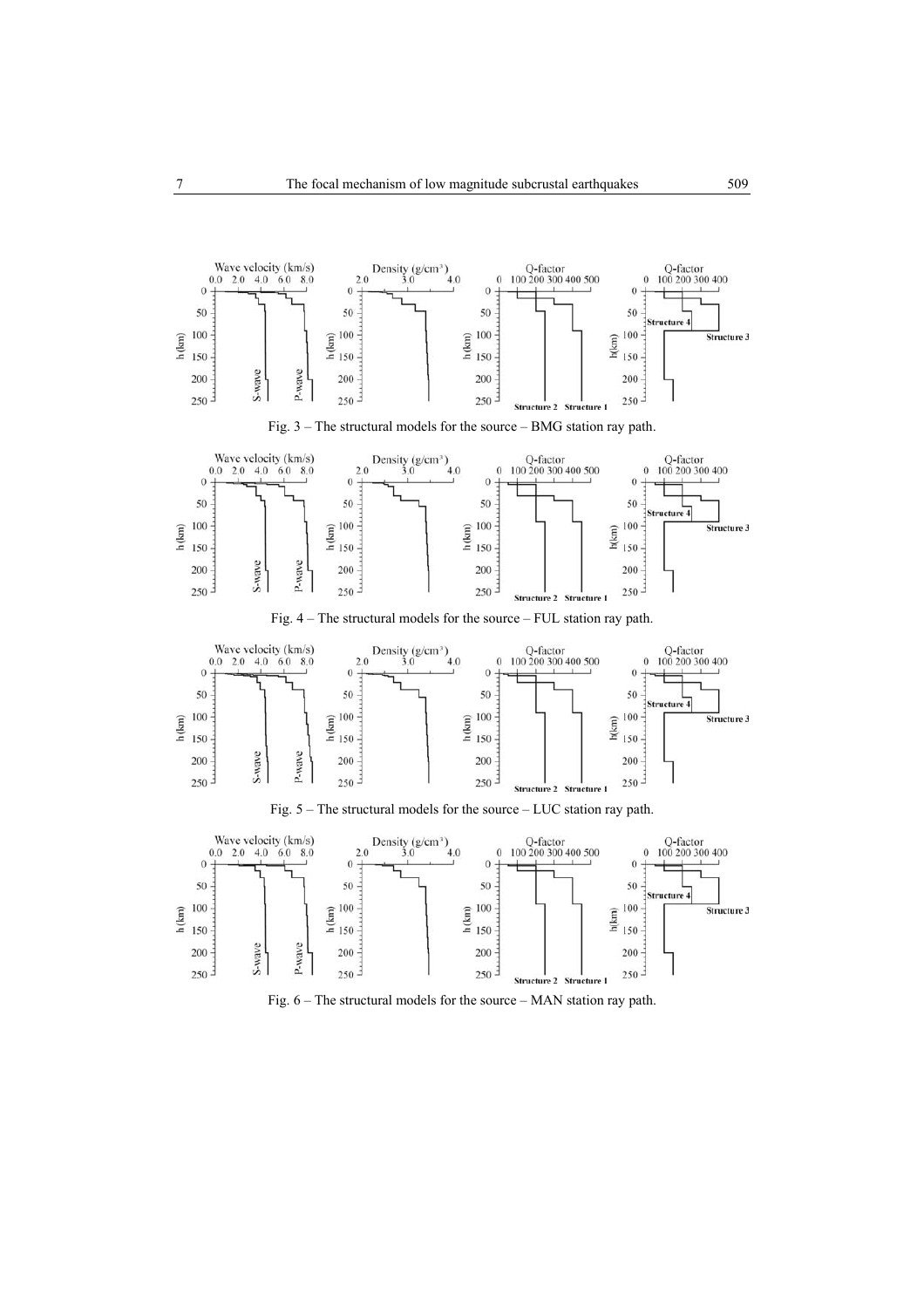



Fig. 9 – The structural models for the source – VAR station ray path.

## **5. WAVEFORM INVERSION**

The spectral analysis of the short period records of Vrancea low magnitude earthquakes reveals low energy of the waveforms for frequencies below 1 Hz. Therefore, using a maximum frequency of 1 Hz in the inversion for source parameters as previous studies do (*e.g.* [20–21]) seems rather inadequate, as a significant amount of information contained in the wave trains may be lost. On the other hand, a high frequency content of the waveforms to be inverted increases the vulnerability of the reconstructed source parameters to the mismodeling of the medium structure.

Taking into account our experience with crustal sources [21–22], [24] we adopt the maximum frequency of 5 Hz for the present analysis.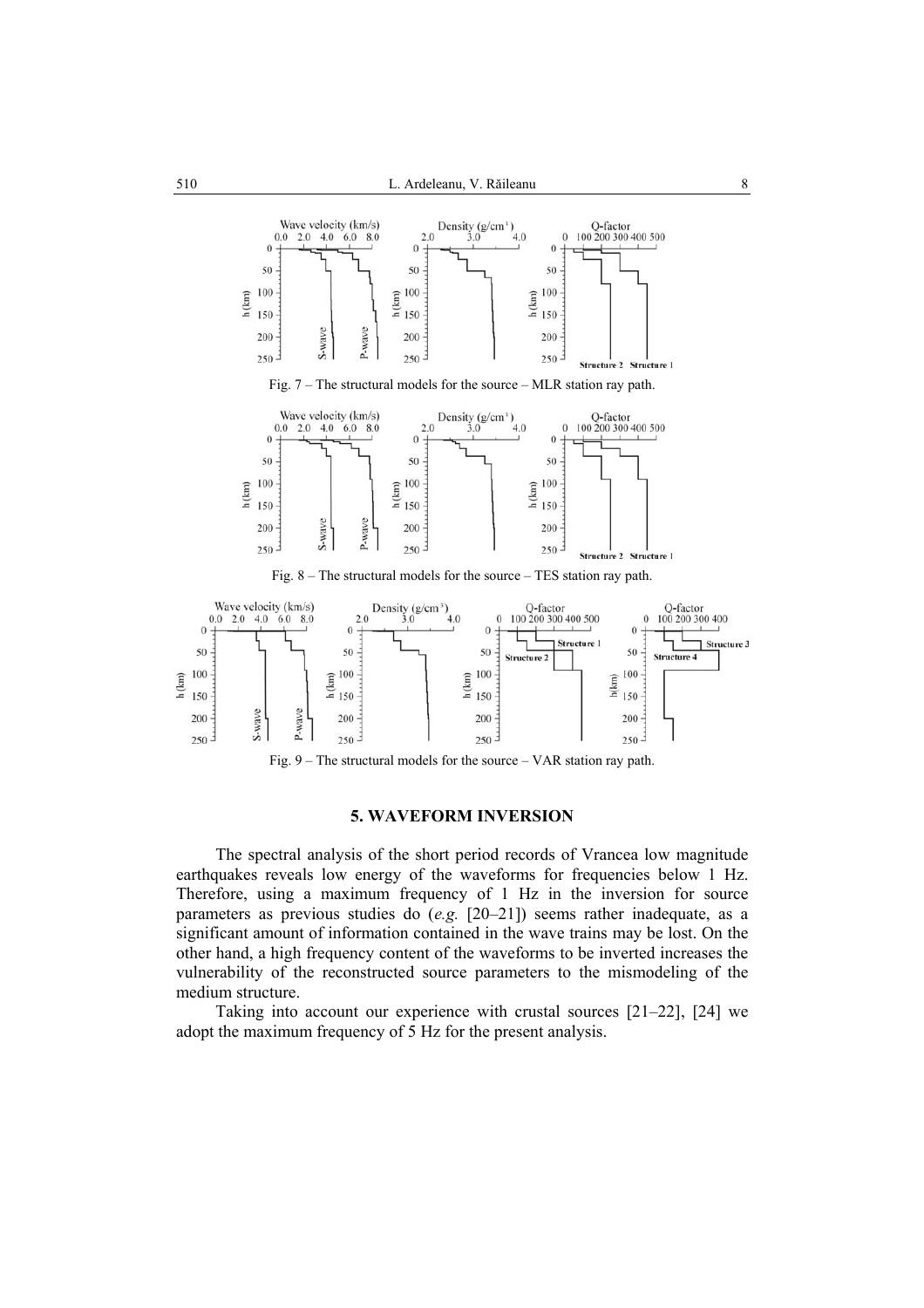The Green's functions are generated by modal summation up to 5 Hz; the number of modes of oscillation needed to synthesize the complete seismograms exceeds 140 for all the structures (Table 3).

The velocity records are also filtered by low-pass with cut-off frequency at 5Hz. The most energetic part of the observed signals is selected for the inversion; the truncation procedure is illustrated in Fig. 10.

| for the maximum frequency of 5 Hz |             |                 |  |  |  |  |  |  |
|-----------------------------------|-------------|-----------------|--|--|--|--|--|--|
| Seismic station                   |             | Number of modes |  |  |  |  |  |  |
|                                   | Structure 1 | 149             |  |  |  |  |  |  |
|                                   | Structure 2 | 149             |  |  |  |  |  |  |
| București-Măgurele (BMG)          | Structure 3 | 148             |  |  |  |  |  |  |
|                                   | Structure 4 | 148             |  |  |  |  |  |  |
|                                   | Structure 1 | 182             |  |  |  |  |  |  |
| Fulga (FUL)                       | Structure 2 | 182             |  |  |  |  |  |  |
|                                   | Structure 3 | 181             |  |  |  |  |  |  |
|                                   | Structure 4 | 180             |  |  |  |  |  |  |
| Luciu (LUC)                       | Structure 1 | 158             |  |  |  |  |  |  |
|                                   | Structure 2 | 155             |  |  |  |  |  |  |
|                                   | Structure 3 | 179             |  |  |  |  |  |  |
|                                   | Structure 4 | 178             |  |  |  |  |  |  |
|                                   | Structure 1 | 143             |  |  |  |  |  |  |
|                                   | Structure 2 | 142             |  |  |  |  |  |  |
| Mangalia (MAN)                    | Structure 3 | 142             |  |  |  |  |  |  |
|                                   | Structure 4 | 141             |  |  |  |  |  |  |
|                                   | Structure 1 | 146             |  |  |  |  |  |  |
| Muntele Rosu (MLR)                | Structure 2 | 146             |  |  |  |  |  |  |
|                                   | Structure 1 | 151             |  |  |  |  |  |  |
| Tescani (TES)                     | Structure 2 | 150             |  |  |  |  |  |  |
|                                   | Structure 1 | 151             |  |  |  |  |  |  |
|                                   | Structure 2 | 150             |  |  |  |  |  |  |
| Vârlezi (VAR)                     | Structure 3 | 151             |  |  |  |  |  |  |
|                                   | Structure 4 | 150             |  |  |  |  |  |  |

| The number of modes of oscillation needed to compute the complete seismograms |                                   |  |  |
|-------------------------------------------------------------------------------|-----------------------------------|--|--|
|                                                                               | for the maximum frequency of 5 Hz |  |  |

*Table 3* 

The INPAR algorithm performs during its first step a simple optimization in the sense of selecting the best-fitting Green's function on the continuous scale between two structural models. However, this is not an inversion for the structure, as we cannot pass beyond the extreme models *a priori* chosen.

In this study the two alternative structures differ only by the quality factor: from the *Q*-models initially proposed we select the optimal pair to be used in the inversion by comparing the fit between the resulted Green's functions and observed seismograms (see Fig. 10). It is worthy to mention that the structures with low attenuation in the subcrustal segment are more appropriate to reproduce the data, for all the investigated rays.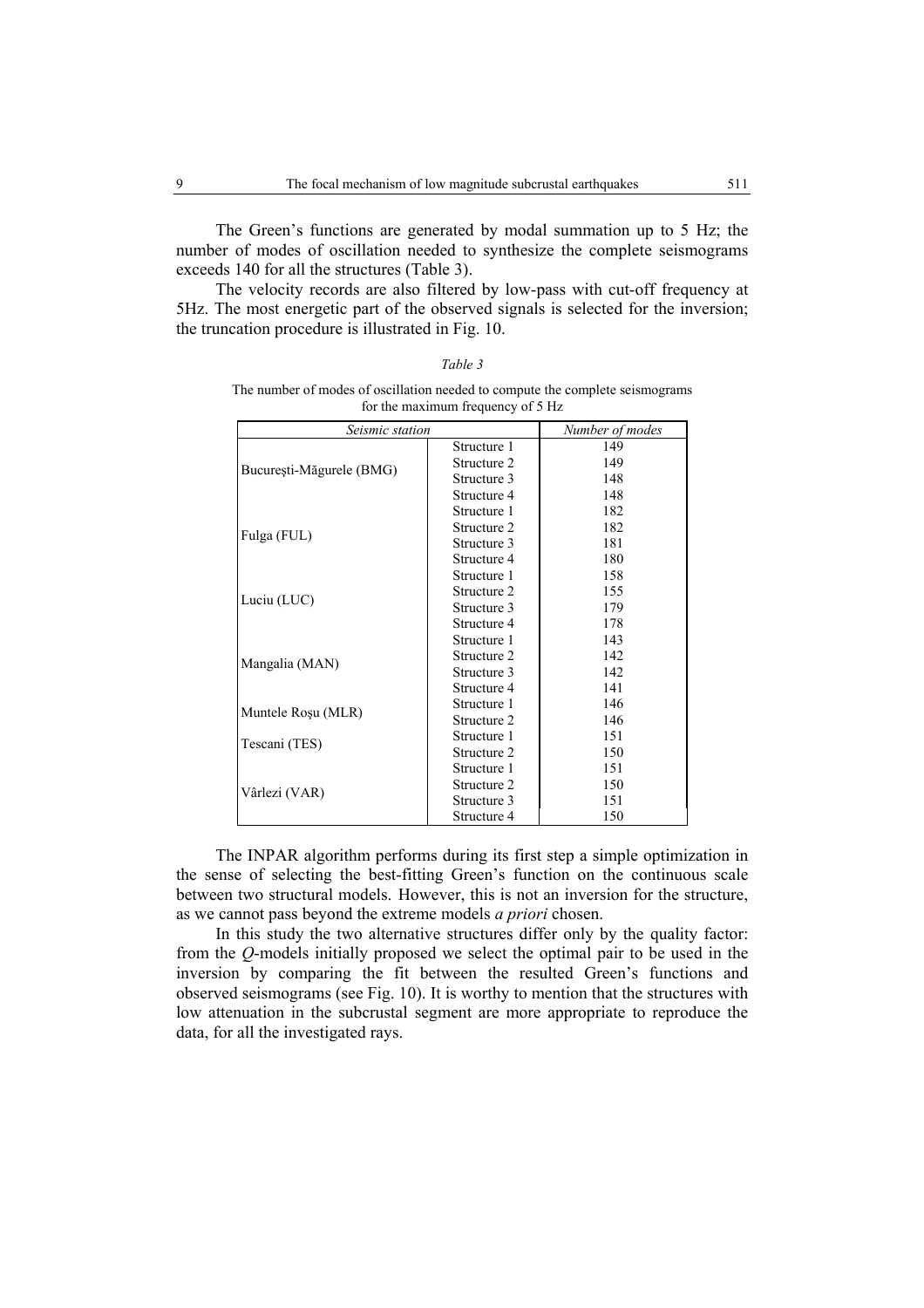

Fig.  $10 -$ The selection of the time window. The observed data  $(m/s)$  are plotted together with the elementary seismograms (m/s), computed for several models for *Q*-factor. Elementary seismograms correspond to an instantaneous point source located in the hypocenter of the study earthquake, having the scalar moment  $M_0 = 10^{15}$  Nm, and based on a moment tensor with  $M_{11}$  the only nonzero component. Vertical bars indicate the time window used in the inversion.

The 1-D models designed to reflect the average medium properties along the selected ray paths represent only gross approximations of the real structure, consequently they may result in inexact Green's functions which deteriorate the quality of the inversion solution. To cope with the uncertainty from the structural modeling we apply a bootstrap procedure  $-$  a similar approach to that followed in the analysis of shallow events.

The data sets selected for bootstrap trials have to fulfil the requirement of the minimum number of stations needed to determine the moment tensor, and also the requirement of a reasonable azimuthal coverage with the stations currently chosen. Based on the experience with crustal earthquake data processing [22, 24], we accept subsets of 4 vertical records (where the dominant part of the wave train is formed by S- and Rayleigh waves), from recording stations displaying a sector greater than 100°.

As outliers we classify the individual moment tensors with fault plane solution differing by more than 180° from the average.

Fig. 11 shows the fit of the synthetics to the seismograms for an individual station subset.

The pattern of fault plane solutions obtained by bootstrap approach can be observed in Fig. 12. The double couple percentage varies across the subsets, but the double couple orientation is fairly stable (Table 4). The average mechanism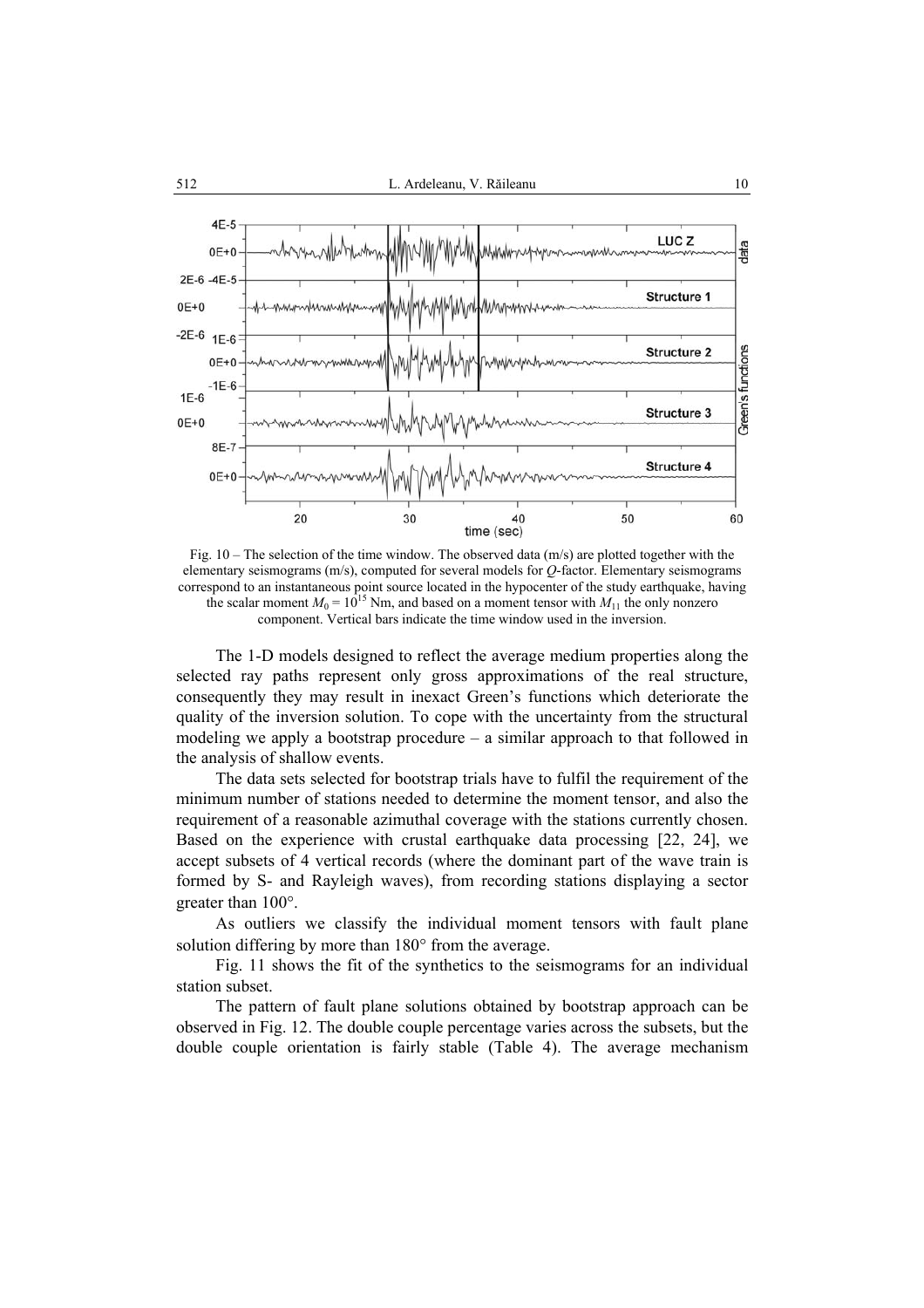(Table 5, Fig. 13a) is consistent with the distribution of the available P-wave polarities. The volumetric component of the average moment tensor is negligible (0.1% of the total moment), the retrieved source being purely deviatoric. The compensated linear vector dipole component is rather large (36% of the the total moment), but most probably it is an artifact of the inaccurate modeling of the medium structure.



Fig. 11 – Observed data (solid lines) and synthetic seismograms (dashed lines). The numbers in the right-hand side represent the maximum amplitude (in m/s) for the particular station.



Fig. 12 – Fault plane solutions (shaded area – compressions, white area – dilatations) determined using individual station subsets. Observed P-wave polarities: dilatation – open circles, compression – full circles.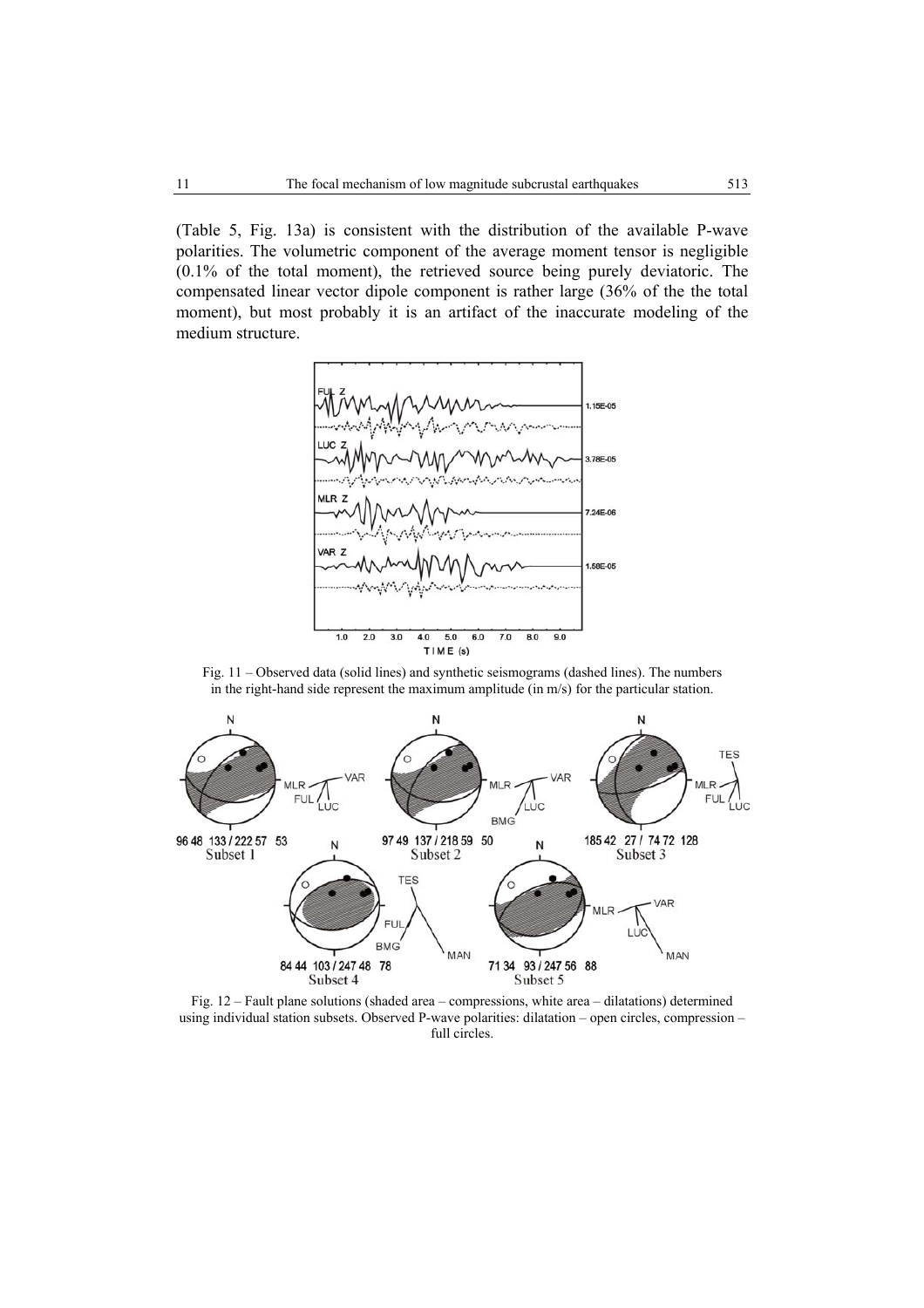| I<br>I |  |
|--------|--|
|--------|--|

Individual bootstrap solutions

| Station subset        | Plane 1 |    | Plane 2 |             |     | $T$ -axis |        | N-axis |        | P-axis |        |     |
|-----------------------|---------|----|---------|-------------|-----|-----------|--------|--------|--------|--------|--------|-----|
|                       | strike  |    |         | rake strike | dip | rake      | strike | dip    | strike | dip    | strike | dip |
| 1. FUL, LUC, MLR, VAR | 96      | 48 | 133     | 222         |     | 53        | 76     | 59     | 245    | 30     | 337    |     |
| 2. BMG, LUC, MLR, VAR | 97      | 49 |         | 218         | 59  | 50        | 74     |        | 242    | 33     | 335    |     |
| 3. FUL, LUC, MLR, TES | 74      |    |         | 85          | 42  | 27        | 25     | 48     | 240    | 36     | 136    | 18  |
| 4. BMG, FUL, MAN, TES | 84      | 44 | 103     | 247         | 48  | 78        | 88     | 81     | 255    | 9      | 345    |     |
| 5. LUC, MAN, MLR, VAR | 71      |    | 93      | 247         | 56  | 88        | 148    | 79     | 248    |        | 339    |     |

| ۰,<br>I<br>i<br>i |  |
|-------------------|--|
|-------------------|--|

| The average fault plane solution |  |  |
|----------------------------------|--|--|
|                                  |  |  |

|        | $Plan$ e $\lceil$ |                  | $Plane \sim$ |            | $\mathbf{u}$ | -axis  | N-axis                |            | $D$ -axis                   |        |     |
|--------|-------------------|------------------|--------------|------------|--------------|--------|-----------------------|------------|-----------------------------|--------|-----|
| strike | dıp               | rake             | strike       | dip        | rake         | strike | $\mathbf{r}$ .<br>dıp | strike     | dıp                         | strike | dip |
| 98     | 50                | $\sim$<br>$\sim$ | 228          | م ح<br>ے ب |              |        | 62                    | າເາ<br>ے ب | $\mathcal{D}^{\circ}$<br>20 | 343    |     |



Fig.  $13 - a$ ) Average fault plane solution (shaded area – compressions, white area – dilatations). Observed P-wave polarities: dilatation – open circles, compression – full circles. b) Principal axes and nodal lines for the average mechanism (full symbols and thick lines, respectively) and the bootstrap solutions (empty symbols and thin lines). T-axis - triangle up, P-axis - triangle right, N-axis - triangle left. The shaded areas enclose the individual bootstrap axes. c) Principal axes and nodal lines for the mechanism determined by waveform inversion (black symbols and lines) and from P-wave polarities, respectively (grey symbols and lines). T-axis - triangle up, P-axis - triangle right, N-axis - triangle left.

The reliability of the average solution can be roughly estimated from the distribution of the individual fault plane solutions (Fig. 13b). N-axis is the most certain parameter, but also P- and T-axes can be considered as fairly well constrained. The average mechanism indicates a dominant reverse faulting with quasi-vertical T-axis; the compressive axis is quasi-horizontal and roughly oriented NW-SE.

The fault plane solution determined by standard methods – inversion of signs of first arrivals – [61] is displayed in Fig. 13c for comparison. The mechanisms determined by the 2 methodologies differ significantly; both of them point to a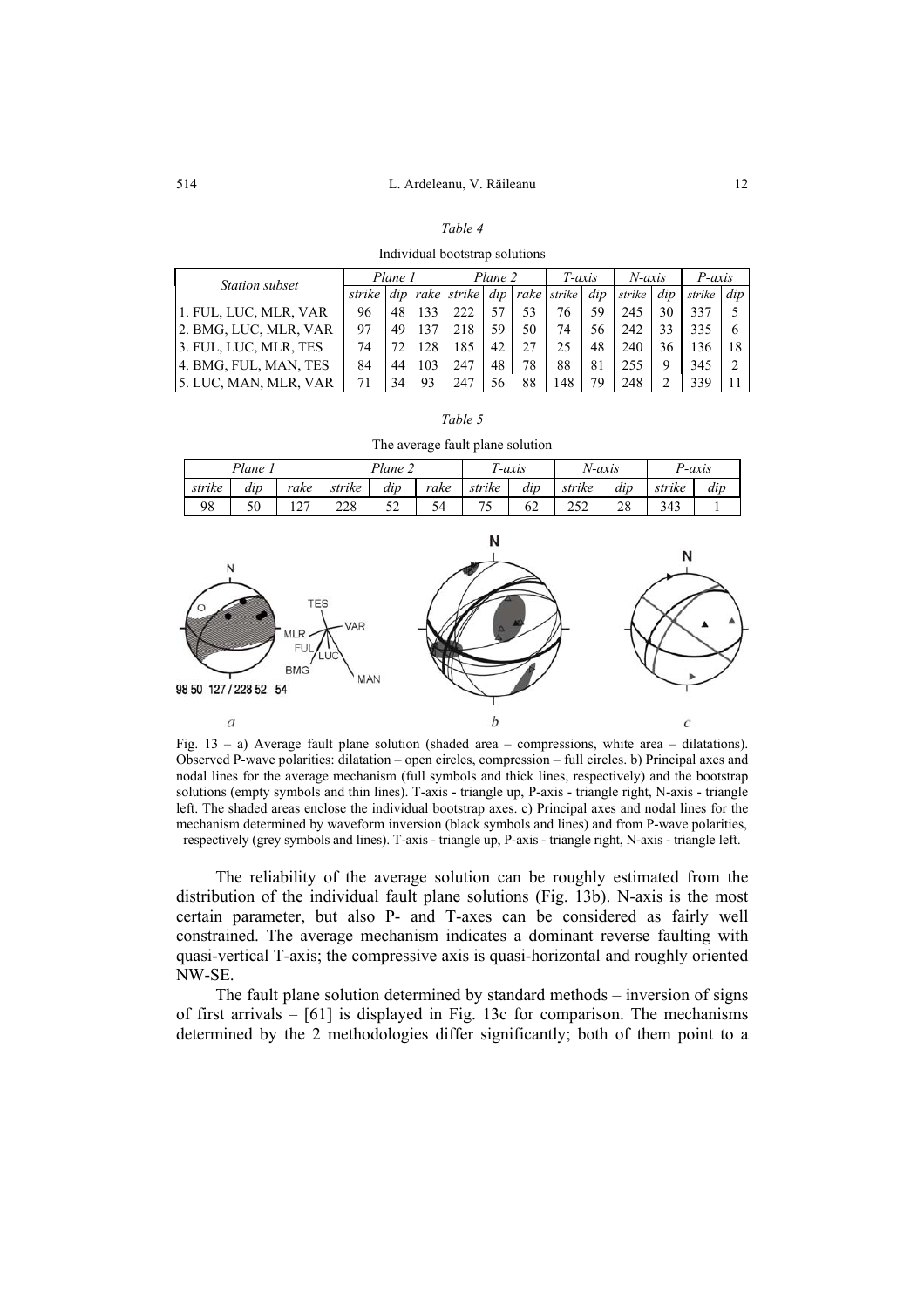reverse faulting, and the P-axes are reasonably clustered, but the N- and T-axes vary largely.

The solution estimated from P-wave polarities was obtained by using no more than 11 observations, therefore its uncertainty is considerable. On the contrary, the mechanism retrieved by inverting 7 high frequency records is more reliable, because the waveform modeling, which implicitly includes many seismic phases, requires only few stations. Moreover, the bootstrap approach we used to evaluate the error in the determination of the double couple component evidences the good resolution of the orientation of the deviatoric part of the resolved moment tensor.

## **6. CONCLUSIONS**

The present work aims to demonstrate the functionality of the high frequency local waveform inversion in investigating the focal mechanism of low magnitude intermediate depth earthquakes from Vrancea region.

The procedure followed in this analysis can be successfully applied due to the recent advancement of knowledge on lithosphere structure beneath the area from the Eastern Carpathians bend, development of recording networks, as well as to the experience gained from shallow earthquake study. The superiority of this approach above the traditional methods based on inversion of polarities or amplitudes is obvious in the case of small earthquakes when few records are available and/or the noise distorts significantly or covers the first arrivals.

The reliability in retrieving the orientation of the principal axes of the moment tensor allows us to exploit the weak subcrustal events, frequently recorded, for a detailed exploration of the stress field in the deep segment of the Vrancea focal zone.

As concerns the fault plane solutions of the strong and moderate-size intermediate depth earthquakes of Vrancea, the reverse faulting with tension axis almost vertical and pressure axis quasi-horizontal characterizes all the major events  $(M_w > 6)$ , and over 90% of the analyzed events disregarding their magnitude [62–65]. Two typical mechanisms were noticed: (i) the fault plane oriented NE-SW, dipping to NW and the compressive axis perpendicular to the Carpathians Arc; (ii) the fault plane oriented NW-SE , dipping to SW and the compression axis parallel to the mountains arc. Both instrumental and macroseismic data available point to type (i) solutions for all the earthquakes with  $M_w > 7$ , this source mechanism being the most frequent over the whole magnitude range (*e.g.* [62–69]). Only few solutions indicate normal or strike-slip faulting, for events located close to the upper, respectively lower boundary of the seismogenic volume [64–65].

The event considered in this study is located in the upper part of the subcrustal seismogenic zone, where the detachment of the slab from the crust presumably took place; therefore we may expect a more complex stress field in this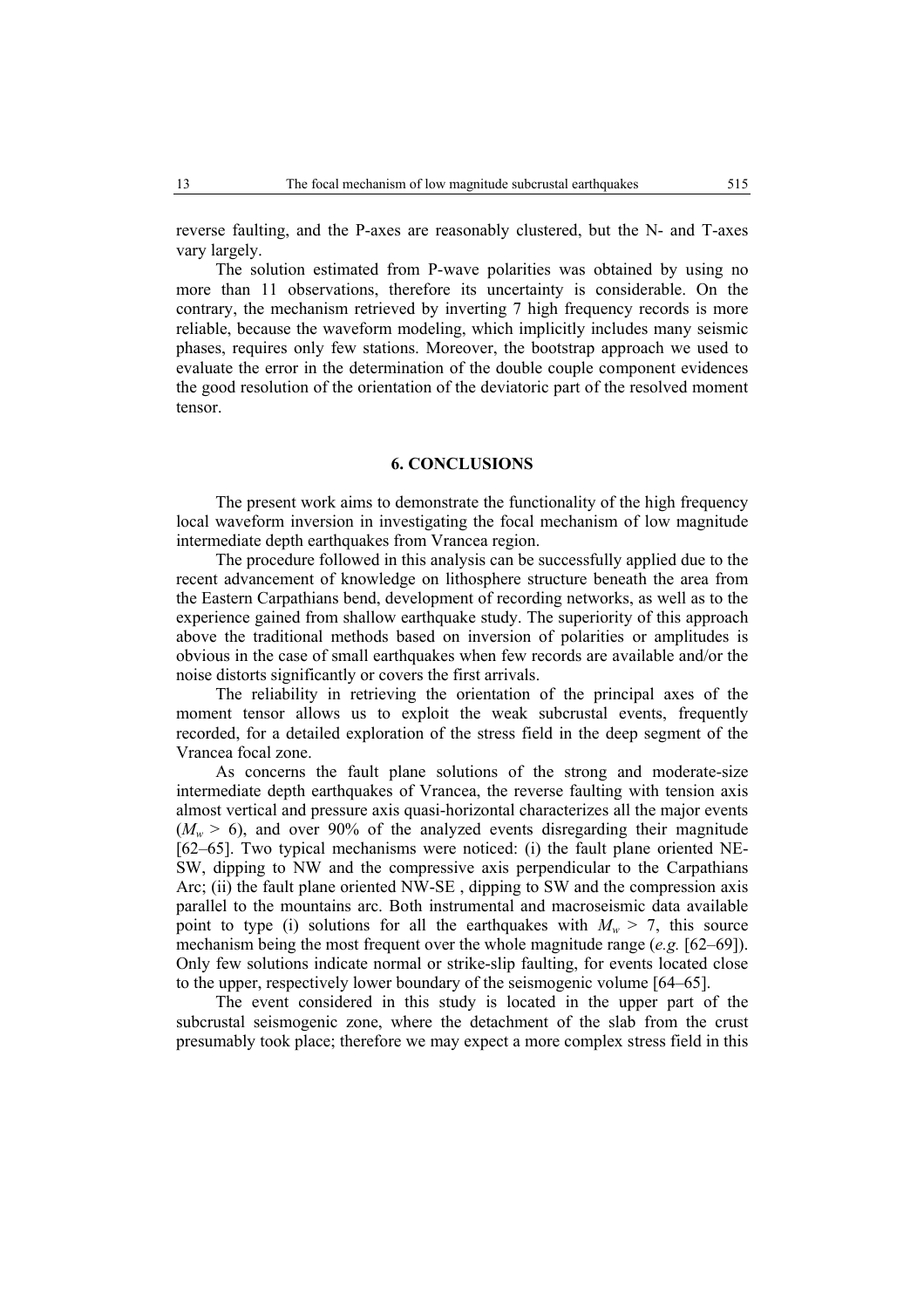depth range relative to the deeper part of the slab [69]. However the mechanism retrieved by high frequency waveform inversion complies with the most common pattern of fault plane solutions in the subcrustal domain; the double couple component of the resolved moment tensor displays the characteristics of the most frequent mechanism (type (i)) observed in the Vrancea intermediate depth seismic region.

*Acknowledgements*. The research was supported by the National Authority for Scientific Research, Contract 31N/ 23.01.2006, Project PN 06-31 01 03 and Contract PN09 30, Project PN09- 01 03. Partial support came from the project CNMP 31-01 8/2007.

#### REFERENCES

- 1. A.M. Dziewonski, T.A.Chou and J.H. Woodhouse, *Determination of earthquake source parameters from waveform data for studies of global and regional seismicity*, J. Geophys. Res., **86**, 2825–2852 (1981).
- 2. S.A. Sipkin and M.D. Zirbes, *Moment-tensor solutions estimated using optimal filter theory*, *Global seismicity*, 1995, Phys. Earth Planet. Int., **101**, 291–301 (1997).
- 3. B.Papazachos, A Kiratzi. and E. Papadimitriou, *Regional focal mechanisms for earthquakes in the Aegean area*, Pure Appl. Geophys., **136**, 405–420 (1991).
- 4. J.Braunmiller, T. Dahm and K.P. Bonjer, *Source mechanism of the 1992 Roermond earthquake from surface-wave inversion of regional data*, Geophys. J. Int., **116**, 663–672 (1994).
- 5. J. Nábělek and G.Y. Xia, *Moment-tensor analysis using regional data application to the 25-March-1993*, Scotts-Mills, Oregon, earthquake, Geophys. Res. Lett., **22**, 13–16 (1995).
- 6. E. Louvari, A. Kiratzi, B. Papazachos and P. Hatzidimitriou, *Fault-plane solutions determined by waveform modeling confirm tectonic collision in the Eastern Adriatic*, Pure Appl. Geophys., **158**, 1613–1637 (2001).
- 7. J. Braunmiller, U. Kradolfer, M. Baer and D. Giardini, *Regional moment tensor determination in the European-Mediterranean area – initial results*, Tectonophysics, **356**, 5–22 (2002).
- 8. A. Kubo, E. Fukuyama, H. Kawai and K. Nonomura, *NIED seismic moment tensor catalogue for regional earthquakes around Japan: quality test and application*, Tectonophysics, **356**, 23–48  $(2002)$ .
- 9. V. Teyssoneyre, B. Feignier, J. Šílený, and O. Coutant, *Moment tensor inversion of regional phases: application to a mine collapse*, Pure Appl. Geophys., **159**, 111–130 (2002).
- 10. J. Šílený and R. Hofstetter, *Moment tensor of the 1999 Dead Sea calibration shot: limitations in the isotropic source retrieval without a detailed Earth model*, Tectonophysics, **356**, 157–169 (2002).
- 11. E. Buforn and P. Coca, *Seismic moment tensor for intermediate depth earthquakes at regional distances in Southern Spain*, Tectonophysics, **356**, 49–64 (2002).
- 12. Ch.A. Langston, J.S. Barker and G.B. Pavlin, *Point source inversion techniques*, Phys. Earth Planet. Sci., **30**, 228–241 (1982).
- 13. J. Šílený, G.F. Panza and P. Campus, *Waveform inversion for point source moment tensor retrieval with variable hypocentral depth and structural model*, Geophys. J. Int., **109**, 259–274 (1992).
- 14. W.J. Mao, G.F. Panza and P. Suhadolc, *Linearized waveform inversion of local and near-regional events for source mechanism and rupture processes*, Geophys. J. Int., **116**, 784–798 (1994).
- 15. K. Kuge and T. Lay, *Data-dependent non-double-couple components of shallow earthquake source mechanisms: effects of waveform inversion instability*, Geophys. Res. Lett., **21**, 9–12 (1994).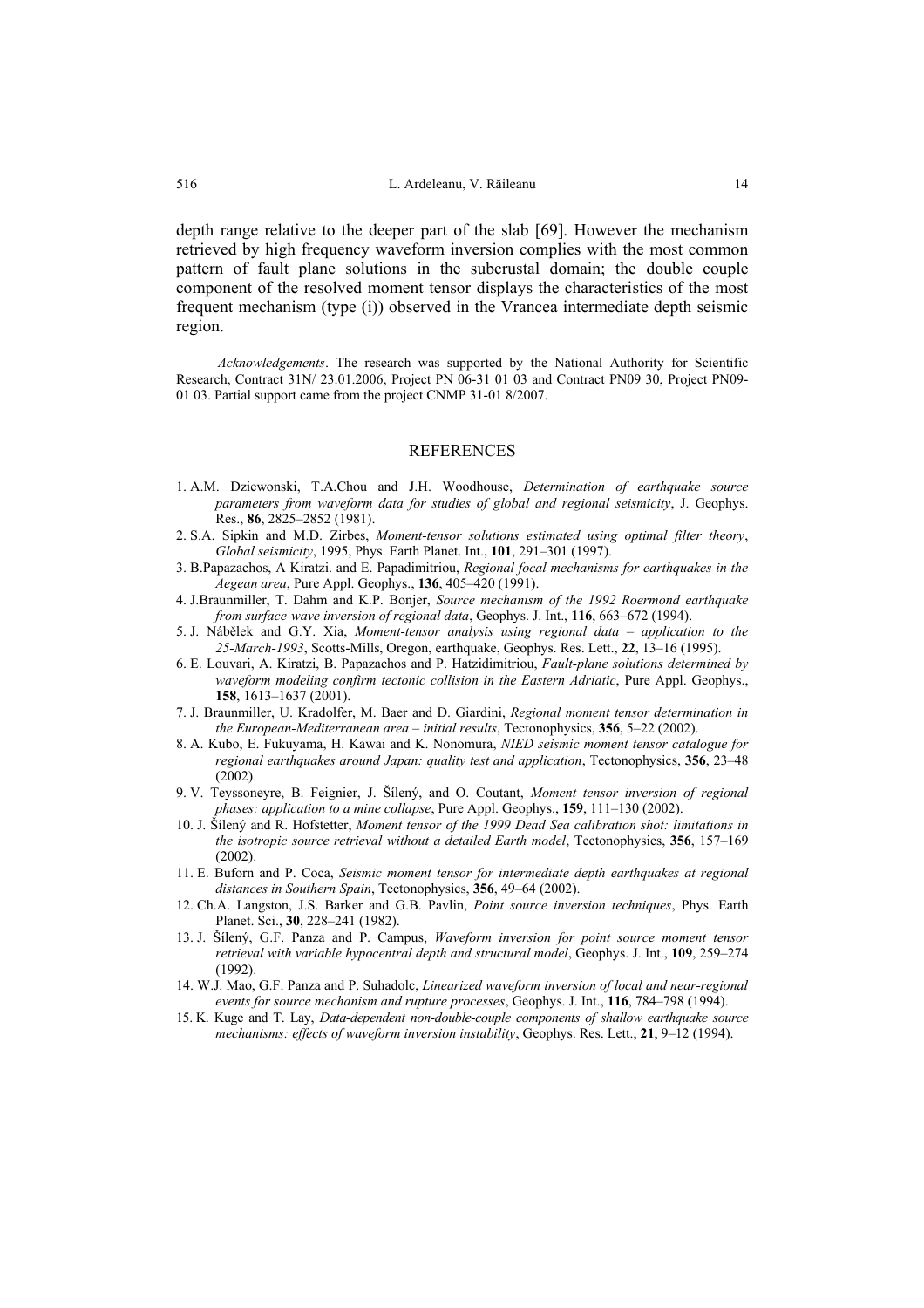- 16. S. Kravanja, G.F. Panza and J. Šílený, *Robust retrieval of a seismic point-source time function*, Geophys. J. Int., **136**, 385–394 (1999).
- 17. J. Šílený and V. Vavryčuk, *Approximate retrieval of the point source in anisotropic media: numerical modelling by indirect parametrization of the source*, Geophys. J. Int., **143**, 700–708 (2000).
- 18. J. Šílený and V. Vavryčuk, *Can unbiased source be retrieved from anisotropic waveforms by using an isotropic model of the medium*?, Tectonophysics, **356**, 125–138 (2002).
- 19. J. Šílený, I. Pšenčík and R.P. Young, *Point-source inversion neglecting nearby free surface: simulation of the Underground Research Laboratory*, Canada, Geophys. J. Int., **146**, 171–180 (2001).
- 20. M. Radulian, L. Ardeleanu, P. Campus, J. Šílený and G.F. Panza, *Waveform inversion of weak Vrancea (Romania) earthquakes*, Studia Geoph. Geod., **40**, 367–380 (1996).
- 21. L. Ardeleanu, *Modelarea formelor de undă generate de cutremurele din regiunea Vrancea*, PhD Thesis, Univ. of Bucharest, 1999.
- 22. L. Ardeleanu, M. Radulian, J. Šílený and G.F. Panza, *Source parameters of weak crustal earthquakes of the Vrancea region from short period waveform inversion*, Pure Appl. Geoph., **162**, 495–513 (2005).
- 23. L. Ardeleanu, M. Radulian, J. Šílený and G.F. Panza, *Source parameters of the weak earthquakes in the Vrancea foredeep area*, Rev. Roum. Geophys., **44**, 57–70 (2000).
- 24. L. Ardeleanu, *Modelarea formelor de undă generate de cutremurele din regiunea Vrancea pentru studiul sursei seismice şi optimizarea modelelor structurale*, in Gh. Mărmureanu (Ed.), *Cercetări privind managementul dezastrelor generate de cutremurele româneşti*, Tehnopress, Iaşi, 2009, pp. 107–147.
- 25. L. Ardeleanu, *Resolution of source parameters of Vrancea earthquakes, retrieved by waveform inversion*, Rom. Journ. Phys*.*, **47**, 693–697 (2002).
- 26. L. Ardeleanu, *Inversion of short period records of local seismic events a tool for the study of source parameters of small Vrancea earthquakes*, Rom. Journ. Phys., **47**, 833–848 (2002).
- 27. L. Ardeleanu, *Modelarea formelor de undă generate de cutremurele crustale de mică magnitudine din regiunea Vrancea, pentru estimarea parametrilor sursei seismice*, Tehnopress, Iaşi, 2010.
- 28. G.F. Panza, *Synthetic seismograms: the Rayleigh waves modal summation*, J. Geophys., **58**, 125–145 (1985).
- 29. G.F. Panza and P. Suhadolc, *Complete strong motion synthetics*, in A. B. Bolt (Ed.), *Seismic strong motion synthetics*, Academic Press, Orlando, Florida, 1987, pp. 135–204.
- 30. G.F. Panza, *Synthetic seismograms from multimode summation Theory and computational aspects*, Acta Geod. Geoph. Mont. Hung., **28**, 197–247 (1993).
- 31. V. Răileanu, C. Diaconescu, D. Mateciuc and M. Diaconescu, *Velocity crustal models under the Romanian telemetered seismological observatories*, Rom. Rep. Phys., **50**, 123–141 (1998).
- 32. M. Landes, W. Fielitz, F. Hauser, M. Popa and CALIXTO Group, 3*–D upper-crustal tomographic structure across the Vrancea seismic zone, Romania*, Tectonophysics, **382**, 85–102 (2004).
- 33. V. Răileanu, A. Bălă, F. Hauser, C. Prodehl and W. Fielitz, *Crustal properties from S-wave and gravity data along a seismic refraction profile in Romania*. Tectonophysics, **410**, 251–272  $(2005)$
- 34. O. Koefoed, M.M. Oosterveld and I.J.G. Alons, *A laboratory investigation into the elastic properties of limestones*, Geophysical Prospecting, **11**, 300–312 **(**1963).
- 35. S. Kähler and R. Meissner, *Radiation and receiver pattern of shear and compressional waves as a function of Poisson's ratio*, Geophysical Prospecting, **31**, 421–435 **(**1983).
- 36. S.N. Domenico, *Rock lithology and porosity determination from shear and compressional wave velocity*, Geophys., **49**, 1188–1195 (1984).
- 37. J.P. Castagna, M.L. Batzle and R.L. Eastwood, *Relationships between compressional-wave and shear-wave velocities in clastic silicate rocks*, Geophys., **50**, 571–581 (1985).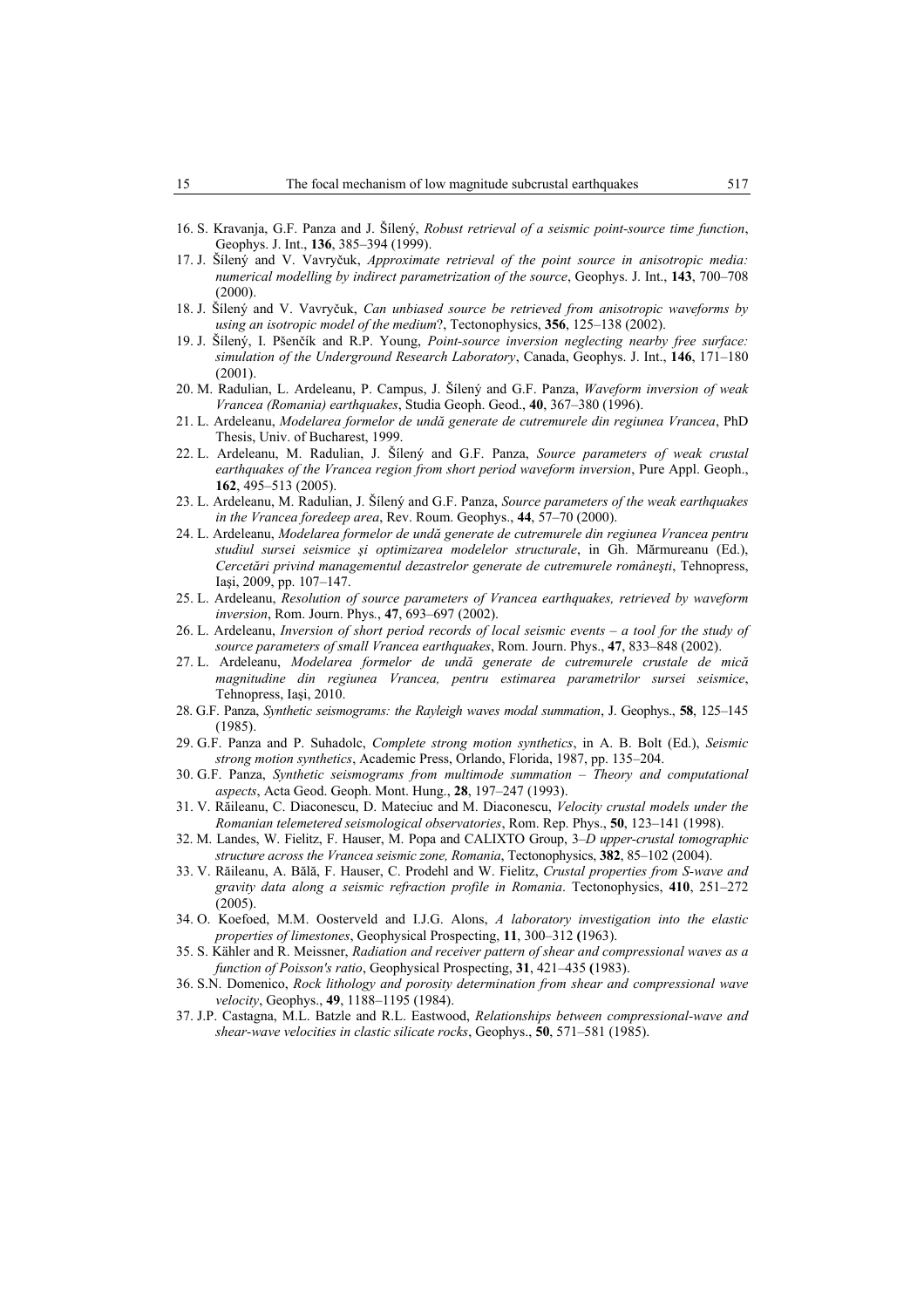- 38. I. Cornea, F. Rădulescu, A Pompilian and A. Şova, *Deep seismic sounding in Romania*, Pure Appl. Geophys., **119**, 1144–1156 (1981).
- 39. F. Hauser, V. Răileanu, W. Fielitz, A. Bălă, C. Prodehl, G. Polonic and A. Schulze, *VRANCEA'99 – the crustal structure beneath SE Carpathians and the Moesian Platform from a seismic refraction profile in Romania*, Tectonophysics, **340**, 233–256 (2001).
- 40. F. Hauser, V. Răileanu, W. Fielitz, C. Dinu, M. Landes, A. Bălă and C. Prodehl, *Seismic crustal structure between Transylvanian Basin and the Black Sea*, Romania, Tectonophysics, **430**, 1–25 (2007).
- 41. D. Enescu, D. Danchiv and A. Bălă, 1992, *Lithosphere structure in Romania. II. Thickness of Earth's crust. Depth-dependent propagation velocity curves for the P and S waves*, St. Cerc. Geol. Geofiz. Geogr., Seria Geofiz., **30**, 3–19 (1992).
- 42. M. Popa, E. Kissling, M. Radulian, K.-P. Bonjer, D. Enescu, S. Drăgan and CALIXTO Research Group, *Local source tomography using body waves to deduce a minimum 1D velocity model for Vrancea (Romania) zone*, Romanian Report in Physics, **53**, 519–536 (2001).
- 43. C. Weidle*,* S. Widiyantoro and CALIXTO Working Group, *Improving depth resolution of teleseismic tomography by simultaneous inversion of teleseismic and global P-wave traveltime data – application to the Vrancea region in Southeastern Europe*, Geophys. J. Int., **162**, 811–823 (2005).
- 44. M. Martin, F. Wenzel and the CALIXTO working group, *High-resolution teleseismic body wave tomography beneath SE-Romania – II. Imaging of a slab detachment scenario*, Geophys. J. Int., **164**, 579–595 (2006).
- 45. R.B. Raykova and G. F. Panza, *Surface waves tomography and non-linear inversion in the southeast Carpathians*, Phys. Earth Planet. Int., **157**, 164–180 (2006).
- 46. L. Constantinescu, R. Botezatu, C. Calotă, V. Şteflea, D. Romanescu, M. Paucă, E. Gohn, *Prospecţiuni geofizice*, Vol. I, Edit. Tehnică, Bucureşti, 1964.
- 47. A. Popa, R. Botezatu, G. Cioflică, I. Drăghici, I. Măldărescu, O. Drăgăstan, *Manualul inginerului de mine*, Vol. II, Edit. Tehnică, Bucureşti, 1985.
- 48. M. Socolescu, Şt. Airinei, R. Ciocârdel, M. Popescu, *Fizica şi structura scoarţei terestre din România* Edit. Tehnică, Bucureşti, 1975.
- 49. K.E. Bullen, *The Earth's density*, Chapman and Hall Ltd., London, 1975.
- 50. M. Popa, B. Grecu, E. Popescu, A. Plăcintă and M. Radulian, *Asymmetric distribution of seismic motion across the South-Eastern Carpathians (Romania) and its implications*, Romanian Report in Physics, **55**, 521–534 (2003).
- 51. M. Radulian, M. Popa, B. Grecu, E. Popescu and G.F. Panza, *Seismic hazard of Romania due to Vrancea earthquakes: how asymmetric is the strong ground motion distribution*, Acta Geod. Geoph. Hung., **39**, 309–318 (2004).
- 52. M. Popa, M. Radulian, B. Grecu, E. Popescu and A. Plăcintă, *Attenuation in Southeastern Carpathians area: result of upper mantle inhomogeneity*, Tectonophysics, **410**, 235–249 (2005).
- 53. M. Radulian, G.F. Panza, M. Popa and B. Grecu, *Seismic wave attenuation for Vrancea events revisited*, J. Earthquake Engineering, **10**, 411–427 (2006).
- 54. V. Oancea, O. Bazacliu, and G. Mihalache, *The estimation of the coda quality factor for the Romanian territory*, Phys. Earth Planet. Int., **67**, 87–94 (1991).
- 55. R.M. Russo, V. Mocanu, M. Radulian, M. Popa and K.-P. Bonjer, *Seismic attenuation in the Carpathian bend zone and surroundings*, Earth and Planet. Sci. Lett., **237**, 695–709 (2005).
- 56. M. Ivan, *Attenuation of P and pP waves in Vrancea area Romania*, J. Seismol., **11**, 73–85 (2007).
- 57. A. Oth, D. Bindi, S. Parolai and F. Wenzel, *S-wave attenuation characteristics beneath the Vrancea region in Romania: new insights from the inversion of ground-motion spectra*, Bull. Seismol. Soc. Am., **98**, 2482–2497 (2008).
- 58. M. Ivan, *QS-P in Vrancea and adjacent areas Romania*, St. cerc. Geofizică, **41**, 57–63 (2003).
- 59. C. Weidle, F. Wenzel and A. Ismail-Zadeh, *t\* an unsuitable parameter to characterize anelastic attenuation in the Eastern Carpathians*, Geophys. J. Int., **170,** 1139–1150 (2007).